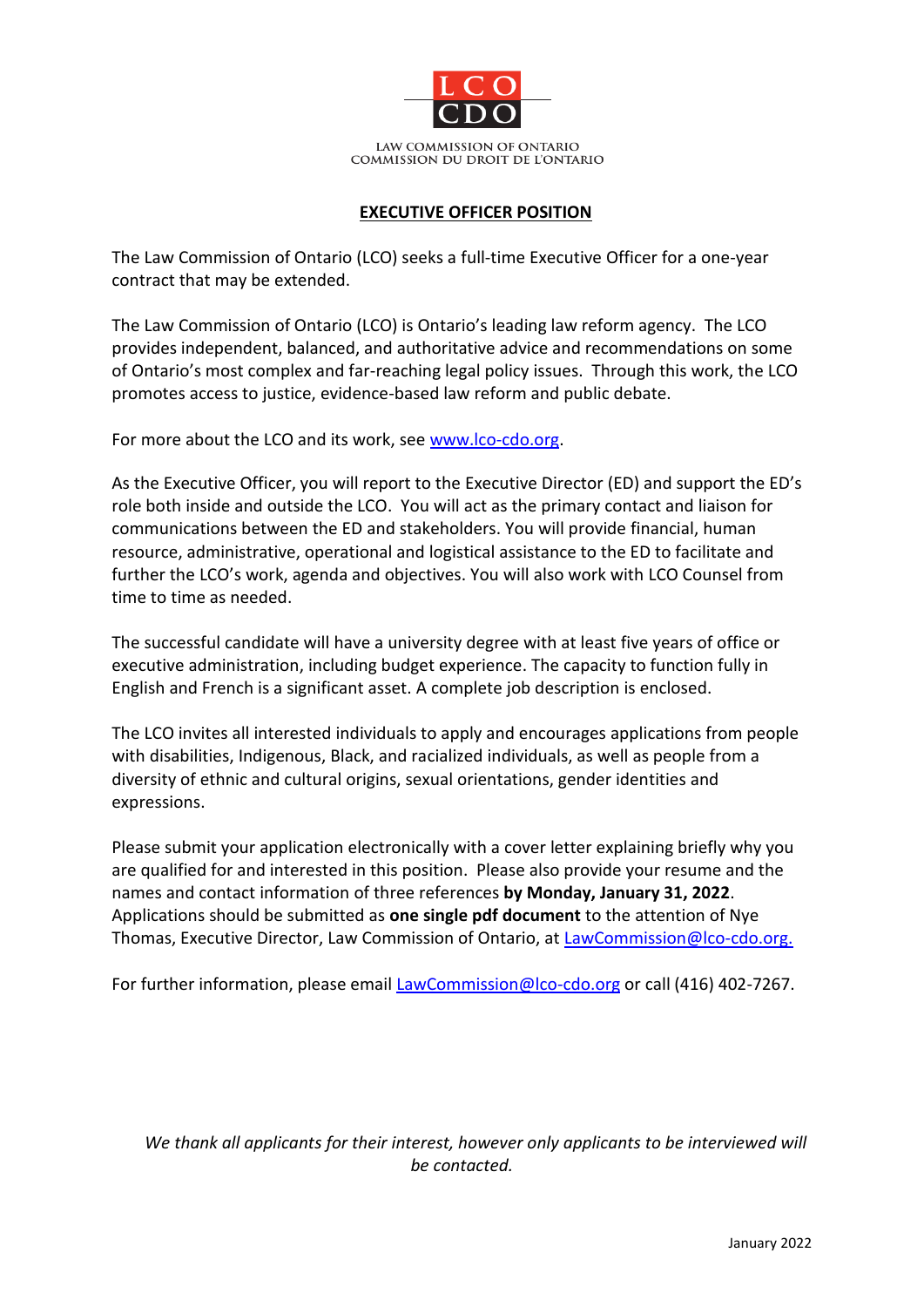

## **POSTE D'ADMINISTRATEUR(TRICE) GÉNÉRAL(E)**

La Commission du droit de l'Ontario (CDO) recherche un(e) administrateur(trice) général(e) à temps plein pour un contrat d'un an qui pourrait être prolongé.

La Commission du droit de l'Ontario est le principal organisme de réforme du droit de l'Ontario. La CDO fournit des conseils indépendants et équilibrés qui font autorité sur des questions de politique juridique complexes. Notre travail favorise l'accès à la justice et la réforme du droit fondé sur des données probantes, en plus de contribuer au débat public.

Pour en savoir plus sur la CDO et son travail, consultez : <https://www.lco-cdo.org/fr/>

En tant qu'administrateur(trice) général(e), vous relèverez du directeur exécutif ( $DE$ ) et le seconderez tant au sein qu'à l'extérieur de la CDO. Vous agirez comme principale personneressource et agent(e) de liaison pour les communications entre le DE et les différents intervenants. Vous épaulerez le DE sur les plans financier, administratif, opérationnel, logistique et des ressources humaines afin de faciliter et de faire avancer le travail, le programme et les objectifs de la CDO. Vous travaillerez également avec l'avocat(e) de la CDO de temps à autre, selon les besoins.

Le candidat ou la candidate retenu(e) sera titulaire d'un diplôme universitaire et possédera au moins cinq ans d'expérience en administration de bureau ou en administration exécutive, y compris en administration budgétaire. La capacité de s'exprimer aisément en anglais et en français est un atout important. Une description complète du poste est jointe.

La CDO invite toutes les personnes manifestant un intérêt à postuler et encourage les candidatures des personnes handicapées, des Autochtones, des Noirs et des personnes racisées, ainsi que des personnes d'origines ethniques et culturelles, d'orientations sexuelles, d'identités et d'expressions de genre diverses.

Veuillez soumettre votre candidature par voie électronique, accompagnée d'une lettre de motivation exposant brièvement ce qui fait de vous une personne qualifiée et pour quelle raison vous souhaitez occuper ce poste. Veuillez également nous soumettre votre curriculum vitae ainsi que les noms et coordonnées de trois références **d'ici le lundi 31 janvier 2022**. Les dossiers de candidature doivent être envoyés en **un seul document PDF** à l'attention de Nye Thomas, directeur exécutif, Commission du droit de l'Ontario, à l'adresse LawCommission@lco-cdo.org.

Pour de plus amples renseignements, veuillez envoyer un courriel à **[L](mailto:L)[awCommission@lco](mailto:LawCommission@lco-cdo.org)**[cdo.org](mailto:LawCommission@lco-cdo.org) ou téléphoner au 416 402-7267.

*Nous remercions tous(te) les candidat(e)s de leur intérêt, mais nous ne contacterons que ceux qui seront convoqués à un entretien.*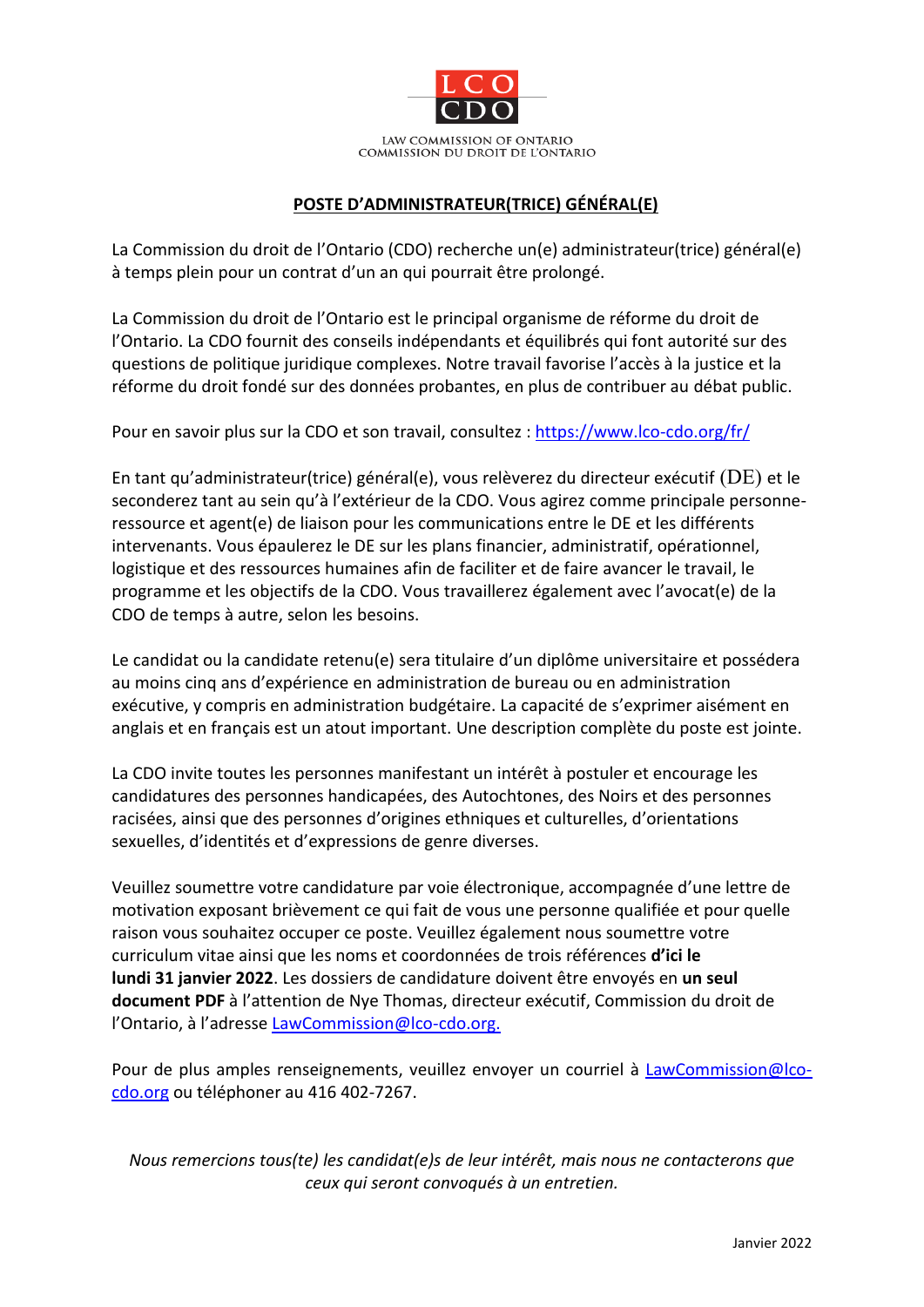

#### **EXECUTIVE OFFICER**

#### **Purpose:**

Reporting to the Executive Director (ED), the Executive Officer (EO) supports the Executive Director's role both inside and outside the Law Commission of Ontario (LCO) and acts as the primary contact and liaison for communications between the ED and stakeholders. The EO provides assistance to the ED to facilitate and further the LCO's work, agenda and objectives in a range of academic and administrative areas. The EO is responsible for all financial, human resource, administrative, operational and logistical matters. The EO supervises the Administrative Assistant and also works with the LCO Counsel as needed. The EO coordinates with the Executive Officer of Osgoode Hall Law School for compliance of general administration policies and procedures.

#### **Responsibilities:**

## EXECUTIVE SUPPORT AND ADMINISTRATION

The EO is the primary contact and liaison for communications between the ED and stakeholders internal and external to the LCO and liaises with funders, and supporters; manages the flow of communications including correspondence, reports, requests for information, and appropriate action in relation to such issues and communications; ensures effective management of the ED's calendar and administrative needs of the LCO; supports the ED in the development and implementation of LCO plans and projects, and ensures that events are within budget; drafts correspondence; researches policies and procedures; gathers and collates data, briefing notes, and files as required; undertakes special projects or parts of projects as required from time to time for the ED and ensures that they are completed by deadline and within budget; manages the records/information systems of the LCO with particular attention in regards to archiving and document management; manages a variety of sensitive and confidential information with discretion.

#### BUDGETING

The EO has full responsibility for all budget related matters: is responsible for the management of all financial resources, transactions and processes of the LCO, procurement, including monthly reconciliation of financial statements, monthly and bi-weekly payroll, and collection of outstanding funding commitments; works with the ED to develop and implement internal policies, procedures and guidelines, and liaises with University personnel, funders and other external officials regarding any financial matters; in consultation with the ED develops and prepares budgets, financial reports and analysis on a regular basis or as required such as monthly statement of operations, quarterly reports, financial forecasting and final reports; ensures that all required reports to funders are compiled and submitted; coordinates the annual audit of the financial statements; prepares all financial documents for signature; responsible for corporate cards and processes relating to procurement of office supplies and equipment, and all appropriate maintenance contracts; and maintains financial records.

#### HUMAN RESOURCES

The EO is responsible for maintaining employee and student files; coordinating and providing support in the recruitment and appointment process for full-time, part-time and contract staff; liaising with the Osgoode Hall Law School Executive Officer to ensure compliance of all established guidelines, procedures and policies for the hiring of LCO staff; managing recruitment activities such as preparation of advertisements, reviewing applications for requirements, requesting missing information, arranging and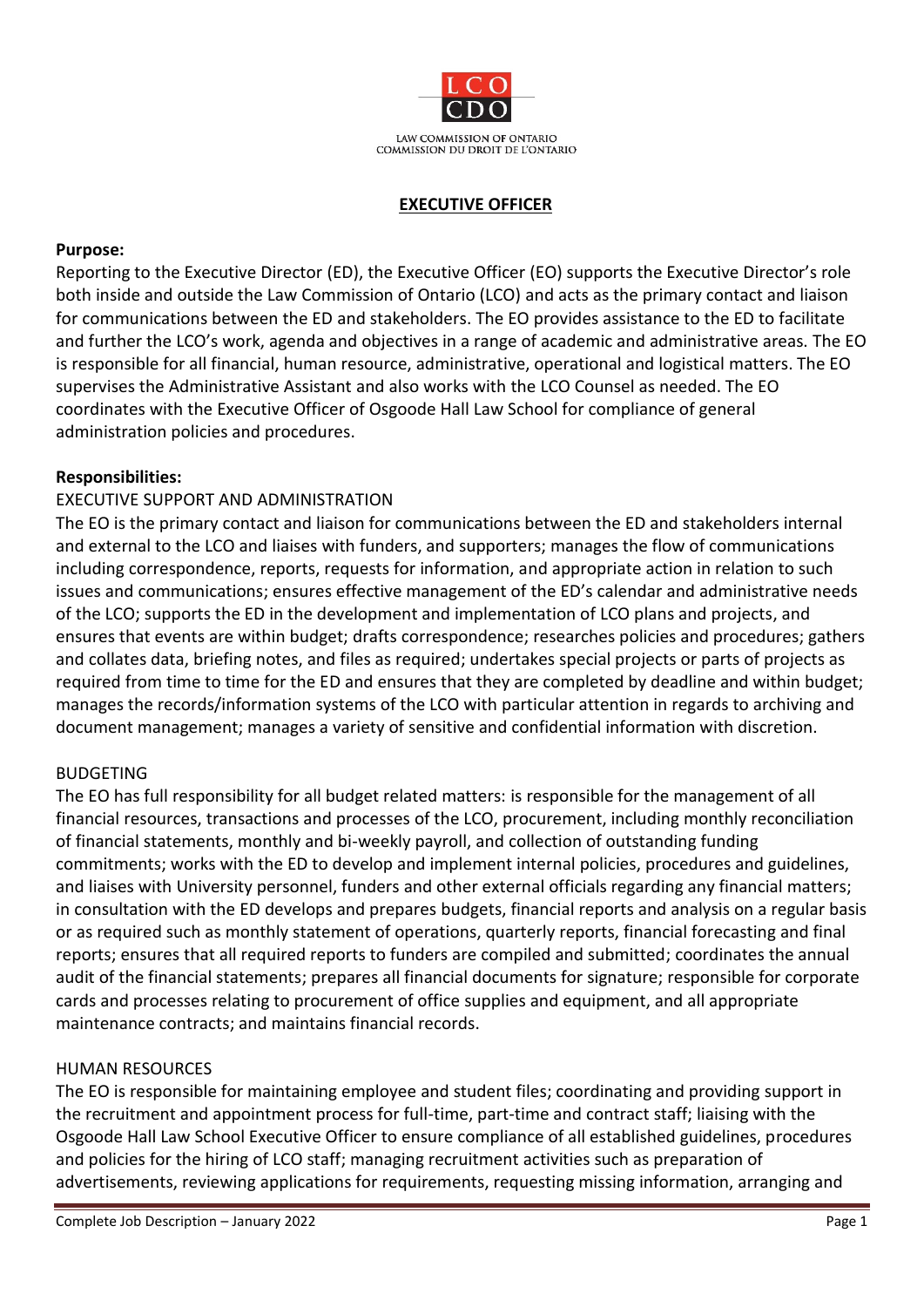preparing interview materials (CVs, cover letters, questions and tests) for the interview committee, preparing contracts for the ED's signature, preparing ETFs, and preparing unit-specific orientation for new staff; and maintaining attendance records for staff.

The EO supervises the Administrative Assistant.

# BOARD & STANDING ADVISORY COMMITTEES

The EO coordinates interactions between the ED and members of the Board of Governors (BoG) and particularly the Chair and the Standing Advisory Committees (Community Council and the Law School Research and Liaison Group); serves as secretary to meetings of the BoG; coordinates meeting logistics such as room booking, catering, and audio-visual set up; circulates relevant materials for meetings and follows up on issues that arise through meetings.

# FACILITIES, HEALTH & SAFETY

The EO manages the maintenance of the LCO facility, including its telephone system and HVAC (heating, venting and air conditioning), and ensures that the facility is always clean, presentable and promotes a professional image. The EO is registered as the Health & Safety Officer with York University's Health, Safety & Employee Well-Being and is responsible for maintaining a safe and secure work environment within LCO. The EO is accountable for responsibilities set under Section 27 of the *Occupational Health & Safety Act*, ensures compliance with Section 28 of the *Occupational Health & Safety Act*, and is the Emergency Contact for the LCO (in addition to the ED).

## **Direction Received:**

The EO works under the general direction of the ED and with independence of action within the duties and responsibilities outlined above. The EO is expected to use initiative in ensuring that the work of the LCO runs smoothly and in addressing unexpected issues, consulting with the ED as needed. Some evening and weekend work may be required from time to time.

## **Qualifications and Experience:**

The successful candidate will have an undergraduate degree with a minimum of five years providing a full range of executive support to a senior leader or administrator. The successful candidate will have experience in developing and managing budgets and financial reporting. The capacity to function fully in English and French is an asset.

## **Skills:**

The incumbent must be able to make quick, firm, rational decisions to resolve issues or problems that arise. Excellent advising, planning and writing skills. Ability to establish priorities. Proven ability to exercise initiative, sound judgment, tact and diplomacy; and maintain confidentially. Good judgment in knowing when to seek the advice of the ED in carrying out responsibilities. Ability to establish priorities given competing time demands. Intermediate to Advanced computer skills in Adobe and Microsoft Office, including Word, Excel, PowerPoint, Outlook.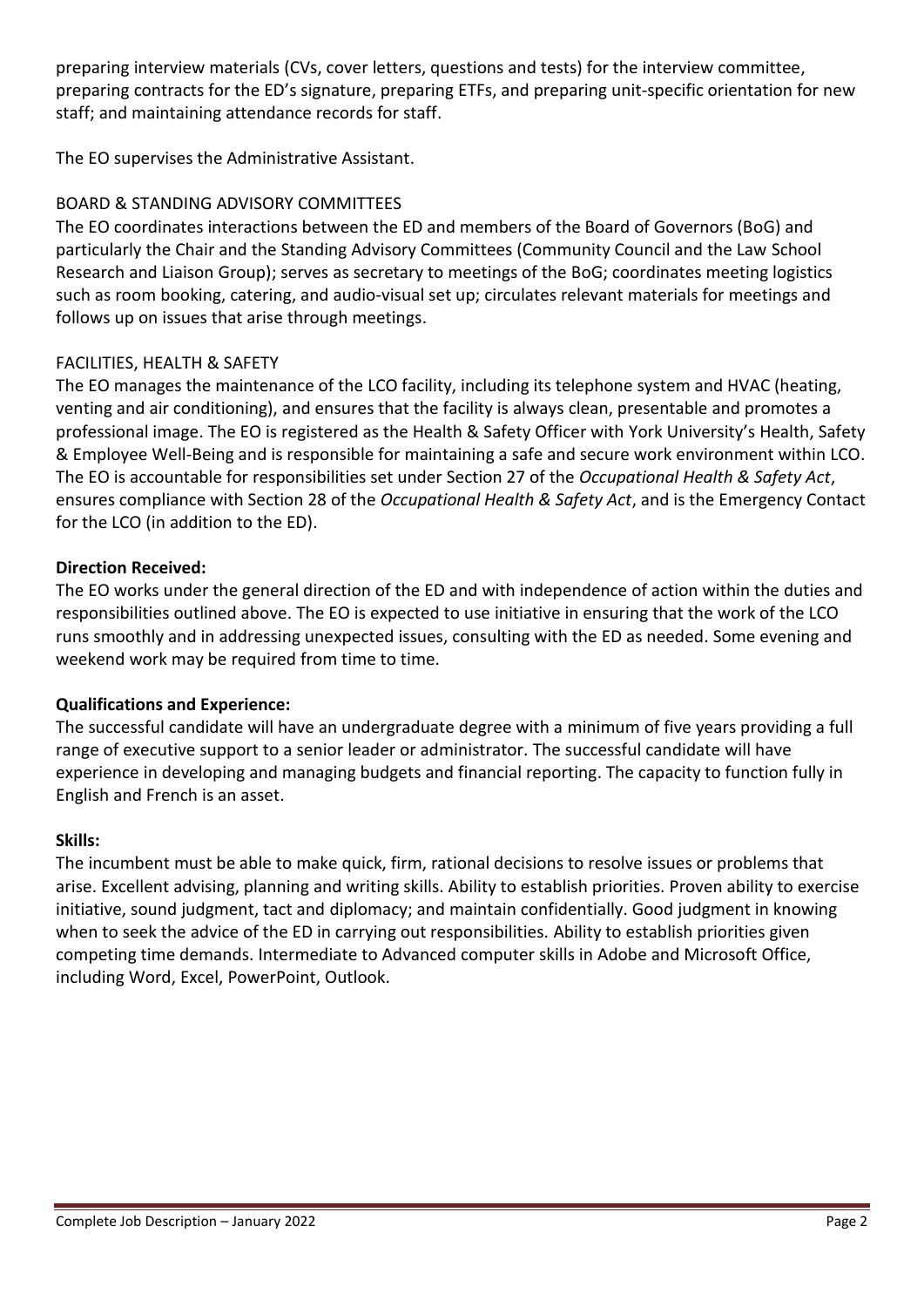

# **ADMINISTRATEUR(TRICE) GÉNÉRAL(E)**

# **Objet :**

Relevant du directeur exécutif (DE), l'administrateur(trice) général(e) seconde ce dernier, tant au sein qu'à l'extérieur de la Commission du droit de l'Ontario (CDO), et agit comme principale personne-ressource et agent(e) de liaison pour les communications entre le DE et les différents intervenants. L'administrateur(trice) général(e) aide le DE à faciliter et à faire progresser le travail, le programme et les objectifs de la CDO dans un éventail de sphères académiques et administratives. Il ou elle est responsable de toutes les questions financières, administratives, opérationnelles, logistiques et de ressources humaines. Il ou elle supervise l'adjoint(e) administratif(ve) et collabore également avec le conseiller juridique de la CDO selon les besoins. L'administrateur(trice) général(e) assure, avec la direction générale de la Faculté de droit Osgoode Hall, la conformité aux politiques et aux procédures de l'administration générale.

# **Responsabilités :**

## SOUTIEN EXÉCUTIF ET ADMINISTRATION

L'administrateur(trice) général(e) agit comme principale personne-ressource et agent(e) de liaison pour les communications entre le DE et les différents intervenants internes et externes à la CDO et assure la liaison avec les bailleurs de fonds et les alliés; il ou elle gère le flux des communications, y compris la correspondance, les rapports, les demandes d'information, et prend les mesures qui s'imposent concernant ces questions et communications; il ou elle assure la gestion efficace du calendrier du DE et des besoins administratifs de la CDO; il ou elle soutient le DE dans l'élaboration et la mise en œuvre des plans et des projets de la CDO et veille à ce que les activités mises en œuvre respectent le budget; il ou elle rédige la correspondance; effectue des recherches sur les politiques et les procédures; recueille et rassemble des données, des notes d'information et des dossiers selon les besoins; entreprend des projets spéciaux ou des composantes de projets selon les besoins occasionnels du DE et veille à ce qu'ils soient achevés dans les délais et dans les limites du budget; gère les systèmes de classement documentaire et d'information de la CDO en accordant une attention particulière à l'archivage et à la gestion des documents; assure la gestion de divers renseignements sensibles et confidentiels avec discrétion.

## ADMINISTRATION DU BUDGET

**L'**administrateur(trice) général(e) assume l'entière responsabilité de toutes les questions liées au budget : il ou elle est chargé(e) de la gestion de l'ensemble des ressources financières, des transactions et des processus de la CDO, de l'approvisionnement, y compris le rapprochement mensuel des états financiers, de la paie mensuelle et bimensuelle, et du recouvrement des engagements de financement non versés; collabore avec le DE pour élaborer et mettre en œuvre des politiques, des procédures et des directives internes, puis assure la liaison avec le personnel de l'université, les bailleurs de fonds et autres responsables externes pour toute question financière; en consultation avec le DE, élabore et prépare des budgets, des rapports financiers et des analyses sur une base régulière ou selon les besoins, tels que l'état mensuel des opérations, les rapports trimestriels, les prévisions financières et les rapports finaux; veille à ce que tous les rapports requis par les bailleurs de fonds soient compilés et soumis; coordonne l'audit annuel des états financiers; prépare tous les documents financiers aux fins de signature; est responsable des cartes d'entreprise et des processus liés à l'achat de fournitures et d'équipement de bureau, ainsi que de tous les contrats d'entretien appropriés; et assure la tenue à jour des dossiers financiers.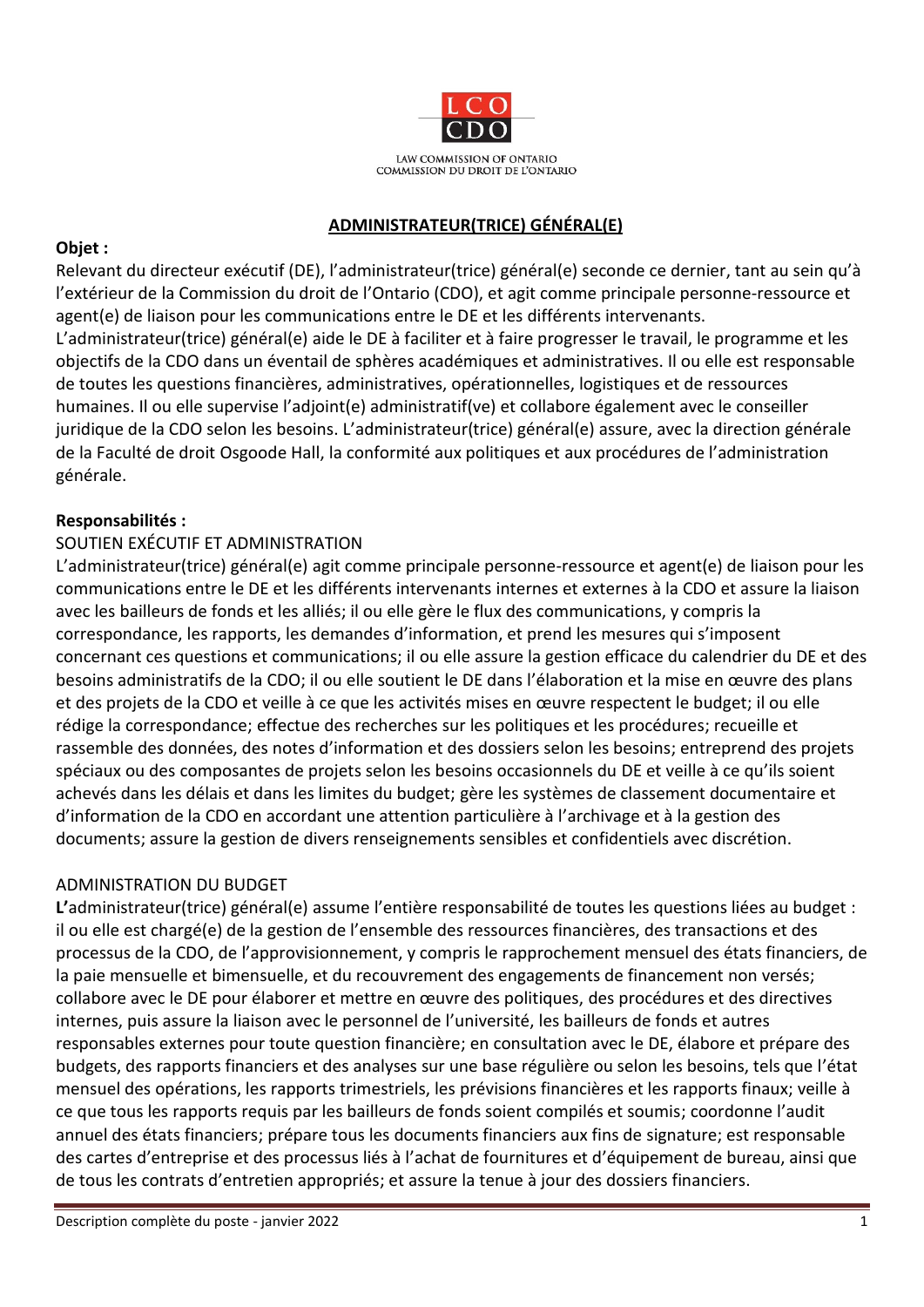# RESSOURCES HUMAINES

L'administrateur(trice) général(e) est chargé(e) de tenir à jour les dossiers des employés et des étudiants; de coordonner et de fournir un soutien dans le cadre du processus de recrutement et de nomination du personnel à temps plein, à temps partiel et contractuel; d'assurer la liaison avec la direction générale de la Faculté de droit Osgoode Hall afin de garantir le respect de toutes les directives, procédures et politiques établies pour l'embauche du personnel de la CDO; de gérer les activités de recrutement telles que la préparation des annonces, l'examen des candidatures pour vérifier si elles répondent aux exigences, la demande de renseignements manquants, l'organisation et la préparation de la documentation d'entrevue (CV, lettres de motivation, questions et tests) pour le comité d'entrevue, la préparation des contrats aux fins de la signature du DE, la préparation des TEF, et la préparation de l'orientation spécifique au service pour le nouveau personnel; et la tenue des registres de présence du personnel.

L'administrateur(trice) général(e) supervise l'adjoint(e) administratif(ve).

# CONSEIL DES GOUVERNEURS ET COMITÉS CONSULTATIFS PERMANENTS

L'administrateur(trice) général(e) coordonne les interactions entre le DE et les membres du Conseil des gouverneurs (CG), en particulier le président et les comités consultatifs permanents (Conseil communautaire et Groupe de recherche et de liaison de la faculté de droit); il ou elle fait office de secrétaire pour les réunions du CG; coordonne la logistique des réunions, notamment la réservation des salles, les services d'alimentation et l'installation audiovisuelle; distribue les documents pertinents pour les réunions et assure le suivi des questions soulevées.

# INSTALLATIONS, SANTÉ ET SÉCURITÉ

L'administrateur(trice) général(e) gère l'entretien des installations de la CDO, y compris le système téléphonique et le système CVC (chauffage, ventilation et climatisation), et veille à ce que les installations soient toujours propres et présentables et qu'elles véhiculent une image professionnelle. L'administrateur(trice) général(e) est inscrit(e) en tant que responsable de la santé et de la sécurité auprès du service de la santé, de la sécurité et du bien-être des employés de l'Université York et est chargé(e) de maintenir un environnement de travail sûr et sécuritaire au sein de la CDO. L'administrateur(trice) général(e) doit veiller à ce qu'on s'acquitte des responsabilités établies en vertu de l'article 27 de la *Loi sur la santé et la sécurité au travail*, doit assurer le respect de l'article 28 de la *Loi sur la santé et la sécurité au travail* et est la personne à contacter en cas d'urgence pour la CDO (en plus du DE).

## **Relation hiérarchique :**

L'administrateur(trice) général(e) travaille sous la direction générale du directeur exécutif et jouit d'une indépendance d'action dans le cadre des fonctions et des responsabilités décrites ci-dessus. Il ou elle doit faire preuve d'initiative pour s'assurer que le travail de la CDO se déroule sans heurts et pour résoudre les problèmes inattendus, en consultant le DE, au besoin. Il ou elle peut être appelé(e) à travailler de temps à autre le soir et la fin de semaine.

## **Qualifications et expérience :**

Le ou la candidat(e) retenu(e) doit posséder un diplôme de premier cycle et disposer d'un minimum de cinq ans d'expérience dans la prestation d'une gamme complète de services de soutien exécutif à une personne occupant un poste de direction ou d'administration de haut niveau. Le ou la candidat(e) retenu(e) aura de l'expérience dans l'élaboration et la gestion de budgets et de rapports financiers. La capacité de s'exprimer aisément en anglais et en français est un atout.